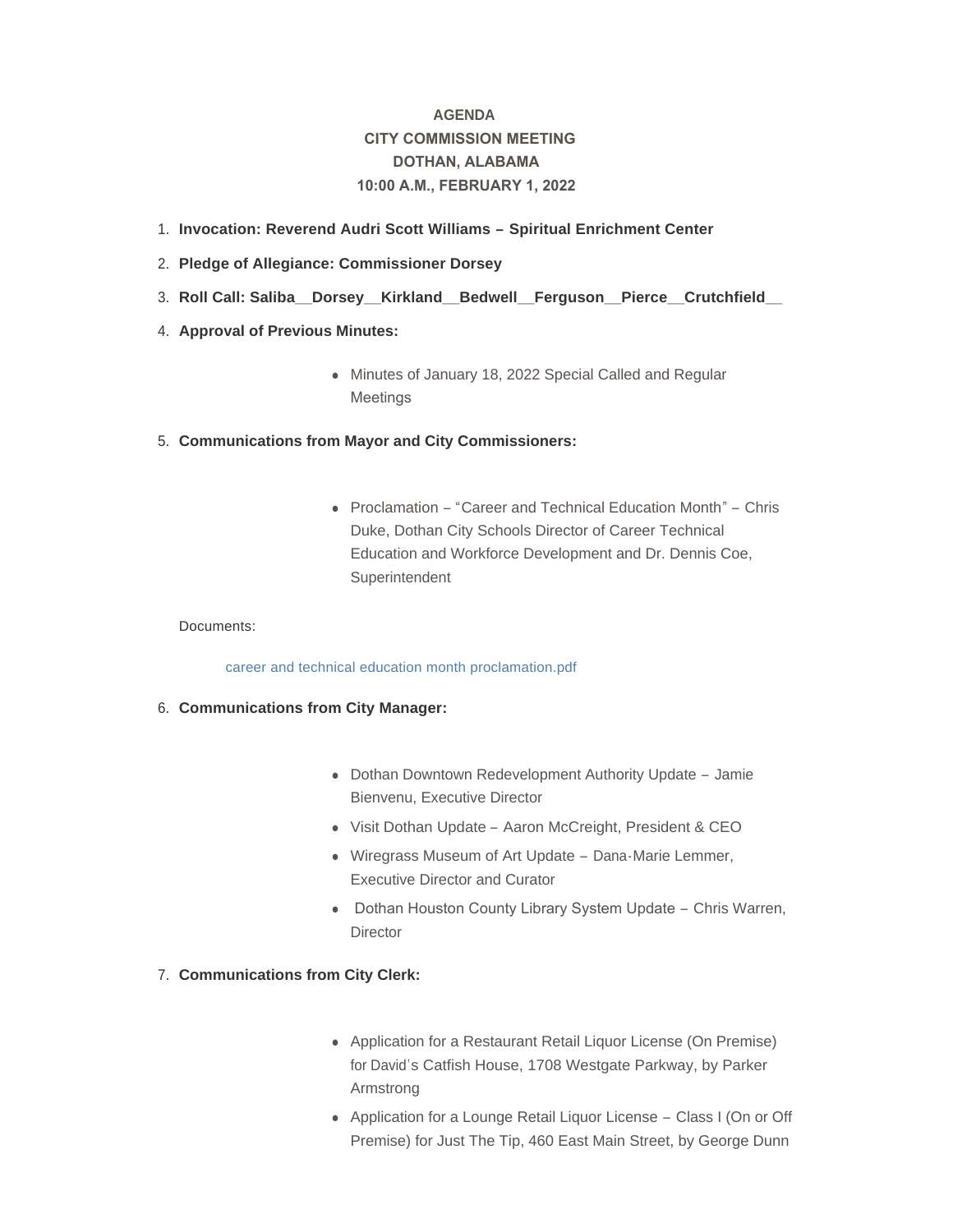Documents:

[davids catfish house alcohol license.pdf](http://www.dothan.org/AgendaCenter/ViewFile/Item/7584?fileID=11881) [just the tip alcohol license.pdf](http://www.dothan.org/AgendaCenter/ViewFile/Item/7584?fileID=11882)

**Public Hearing regarding the rezoning of property owned by Cliff Sloop/Alabama**  8. **Electric located at 403 and 405 Metropolitan Court.** 

(Reference Item 10.)

**Public Hearing regarding the demolition and removal of unsafe structures.** 9. (Reference Item 11.)

Documents:

### [housing abatement \(demolition\) public hearing.pdf](http://www.dothan.org/AgendaCenter/ViewFile/Item/7568?fileID=11870)

**Rezoning property owned by Cliff Sloop/Alabama Electric located at 403 and 405 Metropolitan Court from R-1 (Residential Single-Family, Low Density) District to O-I (Office/Institutional) District.** 10. Ord. No.

Documents:

#### [cliff sloop \(alabama electric\) metropolitan court rezoning.pdf](http://www.dothan.org/AgendaCenter/ViewFile/Item/7569?fileID=11871)

**Declaring certain properties as creating a nuisance, constituting a hazard to the public health, safety, and convenience of the citizens of the City of Dothan, and authorizing the demolition and removal of the said structures.** 11. Res. No. Documents:

## [declaring housing abatement \(demolition\).pdf](http://www.dothan.org/AgendaCenter/ViewFile/Item/7570?fileID=11872)

**Reclaring certain City owned parcels of land as surplus and no longer needed for public or municipal purposes and agreeing to receive sealed bids for the sale of said parcels of land.** 12. **Res. No.** 

Documents:

#### [declaring parcels surplus.pdf](http://www.dothan.org/AgendaCenter/ViewFile/Item/7571?fileID=11873)

**\_Submitting a pre-application form in the amount of \$41,330,930.00 under the Alabama Department of Environmental Management's (ADEM's) Clean Water State Revolving Fund, with debt forgiveness through the Bipartisan Infrastructure Legislation, for the Trunk Line and Sewer Basin Rehabilitation Projects.** 13. Res. No.

Documents:

#### [adem clean water state revolving fund pre-application.pdf](http://www.dothan.org/AgendaCenter/ViewFile/Item/7572?fileID=11874)

**Submitting a pre-application form in the amount of \$24,895,250.00 under ADEM's Drinking Water State Revolving Fund, with debt forgiveness through the Bipartisan Infrastructure Legislation, for the 2022 Ross Clark Circle and Red Water Improvements Project.** 14. Res. No.

Documents: